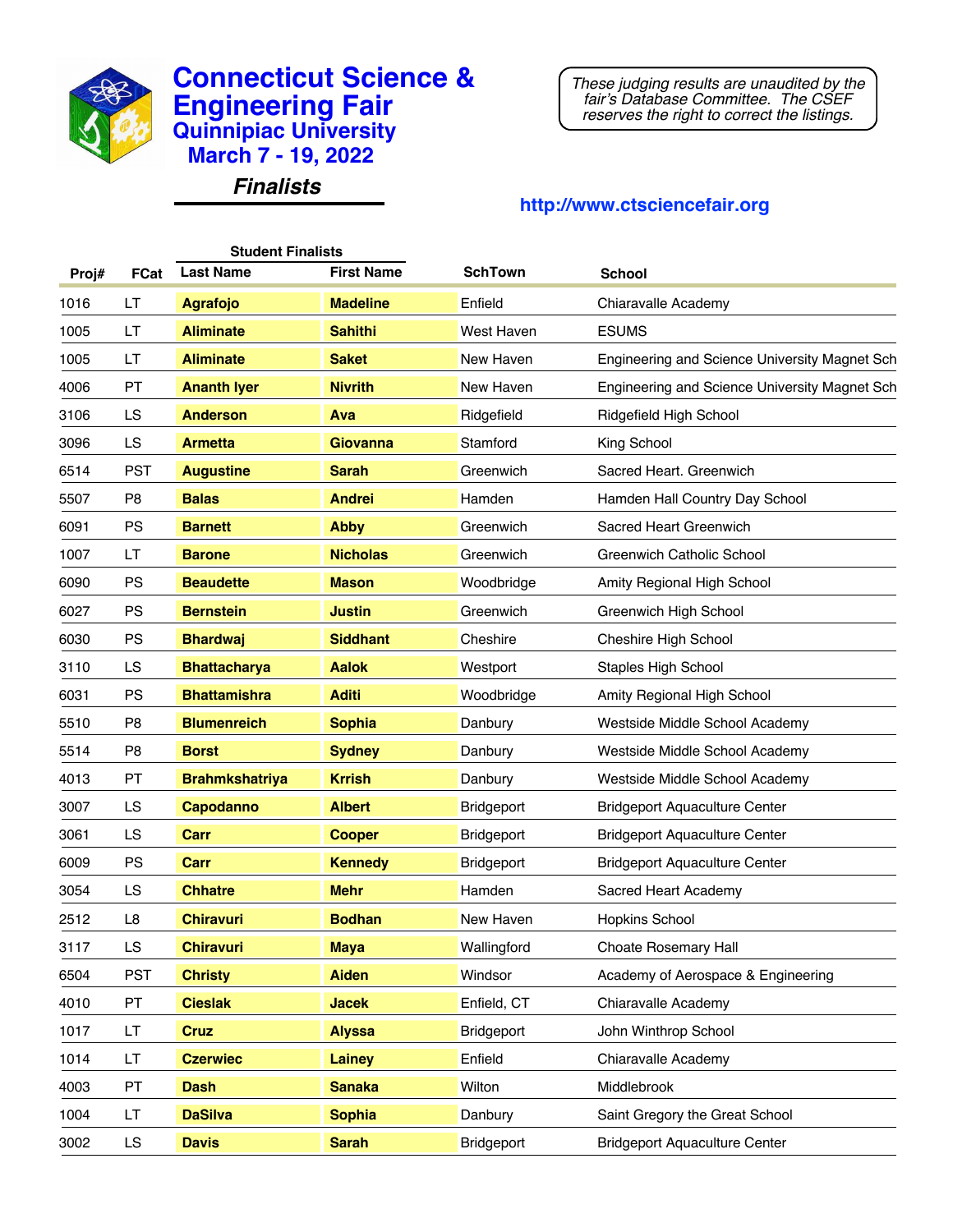

*Finalists*

*These judging results are unaudited by the fair's Database Committee. The CSEF reserves the right to correct the listings.*

| <b>Student Finalists</b> |                |                     |                   |                |                                      |  |
|--------------------------|----------------|---------------------|-------------------|----------------|--------------------------------------|--|
| Proj#                    | <b>FCat</b>    | <b>Last Name</b>    | <b>First Name</b> | <b>SchTown</b> | <b>School</b>                        |  |
| 3509                     | LST            | <b>DeAngelis</b>    | <b>Sebastian</b>  | Greenwich      | <b>Brunswick School</b>              |  |
| 3503                     | LST            | <b>Diaz</b>         | <b>Damian</b>     | Norwich        | Norwich Technical High School        |  |
| 1004                     | LT             | <b>Dicello</b>      | <b>Nicole</b>     | Danbury        | Saint Gregory the Great School       |  |
| 1001                     | LT             | <b>Donnelly</b>     | <b>John</b>       | Enfield        | Chiaravalle Academy                  |  |
| 2019                     | L7             | <b>Doshi</b>        | <b>Rhea</b>       | Avon           | <b>Talcott Mountain Academy</b>      |  |
| 1004                     | LT             | <b>Dunkle</b>       | <b>Briella</b>    | Danbury        | St. Gregory the Great School         |  |
| 5006                     | P7             | <b>Dusel</b>        | Gavin             | Hartford       | Renzulli Academy                     |  |
| 6001                     | <b>PS</b>      | <b>England</b>      | <b>Benjamin</b>   | East Lyme      | East Lyme High School                |  |
| 3097                     | LS             | <b>Enters</b>       | <b>Alison</b>     | Darien         | Darien High School                   |  |
| 3502                     | LST            | <b>Eschricht</b>    | <b>Collin</b>     | Greenwich      | <b>Brunswick School</b>              |  |
| 6072                     | PS             | <b>Farber</b>       | <b>Kelsey</b>     | Bridgeport     | <b>Bridgeport Aquaculture Center</b> |  |
| 3082                     | LS             | <b>Finn</b>         | Regina            | Greenwich      | Sacred Heart Greenwich               |  |
| 5005                     | P7             | <b>Fisher</b>       | <b>Jameson</b>    | Manchester     | St. James School                     |  |
| 3025                     | LS             | <b>Fogarty</b>      | <b>Angelina</b>   | Greenwich      | Greenwich High School                |  |
| 5011                     | P7             | <b>Fowler</b>       | <b>Avery</b>      | Cheshire       | St. Bridget School                   |  |
| 5007                     | P7             | <b>Gerlach</b>      | <b>Thomas</b>     | Ellington      | Ellington Middle School              |  |
| 2012                     | L7             | <b>Giovanelli</b>   | <b>Gianna</b>     | Pawcatuck      | St. Michael School                   |  |
| 4006                     | PT             | <b>Gokhale</b>      | <b>Parth</b>      | West Haven     | <b>ESUMS</b>                         |  |
| 3507                     | LST            | <b>Gorman</b>       | <b>Whip</b>       | Greenwich      | <b>Brunswick School</b>              |  |
| 5504                     | P <sub>8</sub> | <b>Greasley</b>     | <b>Hailey</b>     | Cheshire       | St. Bridget School                   |  |
| 6057                     | <b>PS</b>      | <b>Greenberg</b>    | <b>Allison</b>    | Bridgeport     | <b>Bridgeport Aquaculture Center</b> |  |
| 3030                     | LS             | <b>Grover</b>       | <b>Ambika</b>     | Greenwich      | Greenwich High School                |  |
| 2501                     | L8             | <b>Guiliano</b>     | <b>Michael</b>    | Avon           | Farmington Valley Academy Montessori |  |
| 1017                     | LT             | <b>Gutierrez</b>    | <b>Shiloh</b>     | Bridgeport     | John Winthrop School                 |  |
| 3008                     | LS             | <b>Hamza</b>        | <b>Alexandra</b>  | Manchester     | Manchester High School               |  |
| 3059                     | LS             | <b>Haque</b>        | <b>Zara</b>       | Greenwich      | Greenwich High School                |  |
| 4013                     | PT             | <b>Herzegovitch</b> | <b>Alexander</b>  | Danbury        | Westside Middle School Academy       |  |
| 1009                     | LT             | <b>Heyman</b>       | <b>Sheldon</b>    | Stamford       | <b>Bi-Cultural Hebrew Academy</b>    |  |
| 3006                     | LS             | <b>Hilton</b>       | <b>Grace</b>      | Bridgeport     | <b>Bridgeport Aquaculture Center</b> |  |
| 6502                     | <b>PST</b>     | Ho                  | <b>Justin</b>     | Windsor        | Academy of Aerospace & Engineering   |  |
| 6064                     | <b>PS</b>      | Jonnalagadda        | <b>Shriya</b>     | Danbury        | Danbury High School                  |  |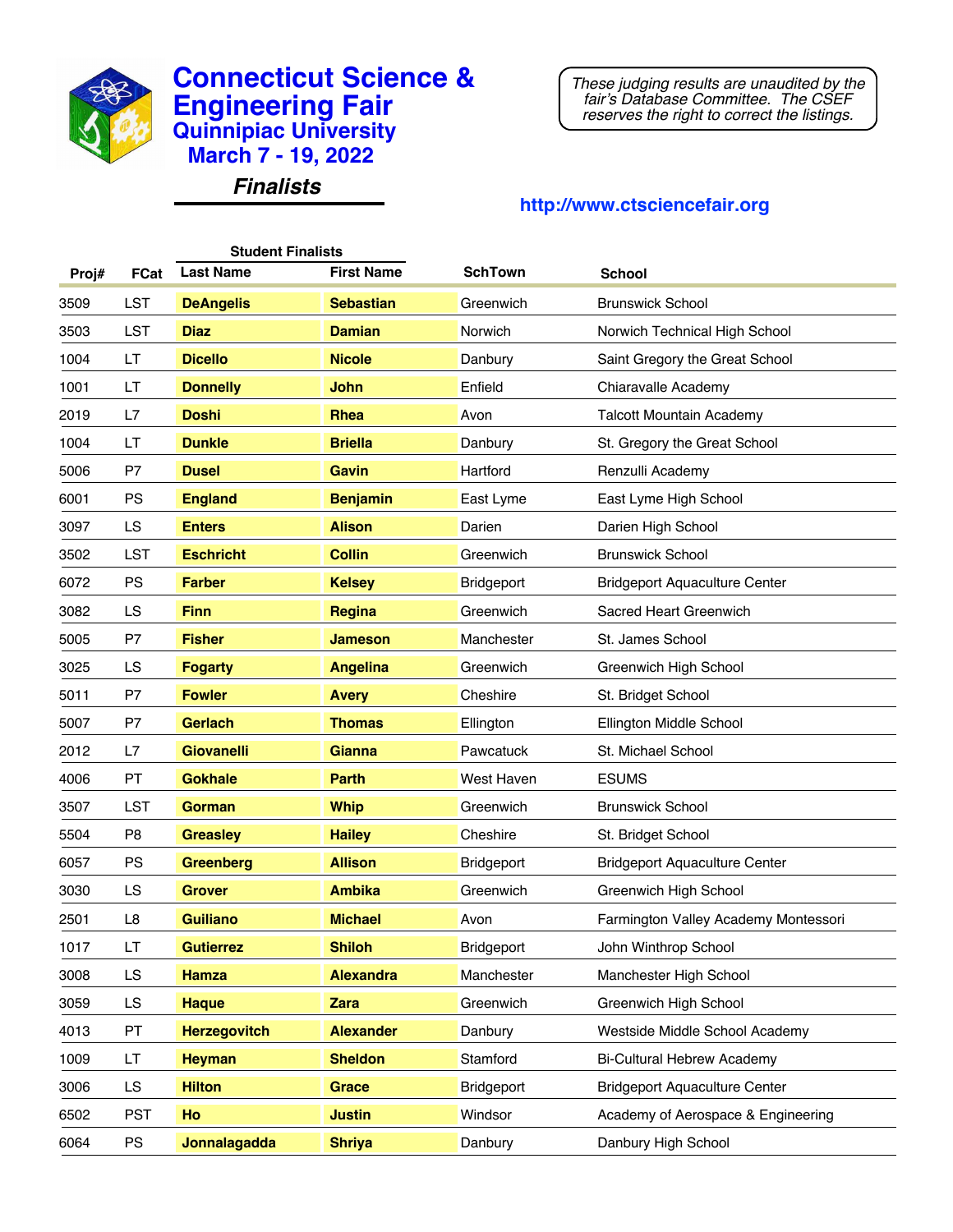

*Finalists*

*These judging results are unaudited by the fair's Database Committee. The CSEF reserves the right to correct the listings.*

| <b>Student Finalists</b> |                |                     |                   |                |                                               |  |
|--------------------------|----------------|---------------------|-------------------|----------------|-----------------------------------------------|--|
| Proj#                    | <b>FCat</b>    | <b>Last Name</b>    | <b>First Name</b> | <b>SchTown</b> | <b>School</b>                                 |  |
| 2006                     | L7             | <b>Joseph</b>       | <b>Ethan</b>      | New Haven      | Engineering and Science University Magnet Sch |  |
| 3020                     | LS             | <b>Kalangi</b>      | <b>Niteesh</b>    | Glastonbury    | Glastonbury High School                       |  |
| 5515                     | P <sub>8</sub> | <b>Karunaratne</b>  | <b>Ravindu</b>    | Hamden         | Hamden Hall Country Day School                |  |
| 1014                     | LT             | <b>Keise</b>        | <b>Olivia</b>     | Enfield        | Chiaravalle Academy                           |  |
| 1014                     | LT             | <b>Kelly</b>        | <b>Bridget</b>    | Enfield        | Chiaravalle Academy                           |  |
| 6049                     | <b>PS</b>      | <b>Kim</b>          | <b>Ryan</b>       | Wallingford    | <b>Choate Rosemary Hall</b>                   |  |
| 6063                     | PS             | <b>King</b>         | <b>Aidan</b>      | Bridgeport     | <b>Bridgeport Aquaculture Center</b>          |  |
| 6080                     | PS             | <b>Kleshchelski</b> | <b>Adam</b>       | Greenwich      | Greenwich High School                         |  |
| 3032                     | LS             | <b>Kolb</b>         | <b>Antonia</b>    | Stamford       | King School                                   |  |
| 4010                     | PT             | <b>Kolb</b>         | <b>Oliver</b>     | Enfield CT     | Chiaravalle Academy                           |  |
| 4002                     | PT             | <b>Kozerefski</b>   | Leah              | Bozrah         | <b>Fields Memorial School</b>                 |  |
| 6028                     | <b>PS</b>      | <b>Krishnan</b>     | <b>Gouri</b>      | Stamford       | King School                                   |  |
| 4003                     | PT             | <b>Kulon</b>        | Leonardo          | Wilton         | Middlebrook School                            |  |
| 6061                     | <b>PS</b>      | <b>Kulsakdinun</b>  | <b>Ryan</b>       | Greenwich      | <b>Brunswick School</b>                       |  |
| 6024                     | PS             | <b>Kwak</b>         | <b>Keun Hyong</b> | Avon           | Avon Old Farms School                         |  |
| 1003                     | LT             | <b>Lamattina</b>    | <b>Delphine</b>   | Enfield        | Chiaravalle Academy                           |  |
| 3522                     | LST            | <b>Lambert</b>      | <b>Janelle</b>    | Norwich        | Norwich Technical High School                 |  |
| 6054                     | <b>PS</b>      | Lee                 | <b>Nicholas</b>   | New Haven      | <b>Hopkins School</b>                         |  |
| 3068                     | LS             | Lee                 | <b>Sean</b>       | Windsor        | The Loomis Chaffee School                     |  |
| 2516                     | L8             | <b>Lewis</b>        | <b>Wayne</b>      | Bridgeport     | John Winthrop School                          |  |
| 6039                     | <b>PS</b>      | <b>Lin</b>          | <b>Audrey</b>     | Greenwich      | Greenwich High School                         |  |
| 3520                     | LST            | Liu                 | <b>Allen</b>      | Woodbridge     | Amity Regional High School                    |  |
| 3021                     | LS             | Liu                 | <b>Daniel</b>     | Woodbridge     | Amity Regional High School                    |  |
| 3041                     | LS             | Liu                 | <b>Sophia</b>     | Redding        | <b>CT STEM Foundation</b>                     |  |
| 6058                     | <b>PS</b>      | <b>Lowder</b>       | <b>Scott</b>      | Woodbridge     | Amity Regional High School                    |  |
| 6013                     | <b>PS</b>      | Lu                  | <b>Brodey</b>     | Woodbridge     | Amity Regional High School                    |  |
| 6003                     | <b>PS</b>      | Lu                  | <b>Siyi</b>       | Kent           | Kent School                                   |  |
| 3078                     | LS             | Ma                  | Junyue            | Farmington     | Miss Porter's School                          |  |
| 6501                     | <b>PST</b>     | <b>MacNaughton</b>  | <b>Robert</b>     | Greenwich      | <b>Brunswick School</b>                       |  |
| 6502                     | <b>PST</b>     | <b>Magold</b>       | <b>Nathan</b>     | Windsor        | Academy of Aerospace and Engineering          |  |
| 2517                     | L8             | <b>Makin</b>        | <b>Neev</b>       | Hamden         | Hamden Hall Country Day School                |  |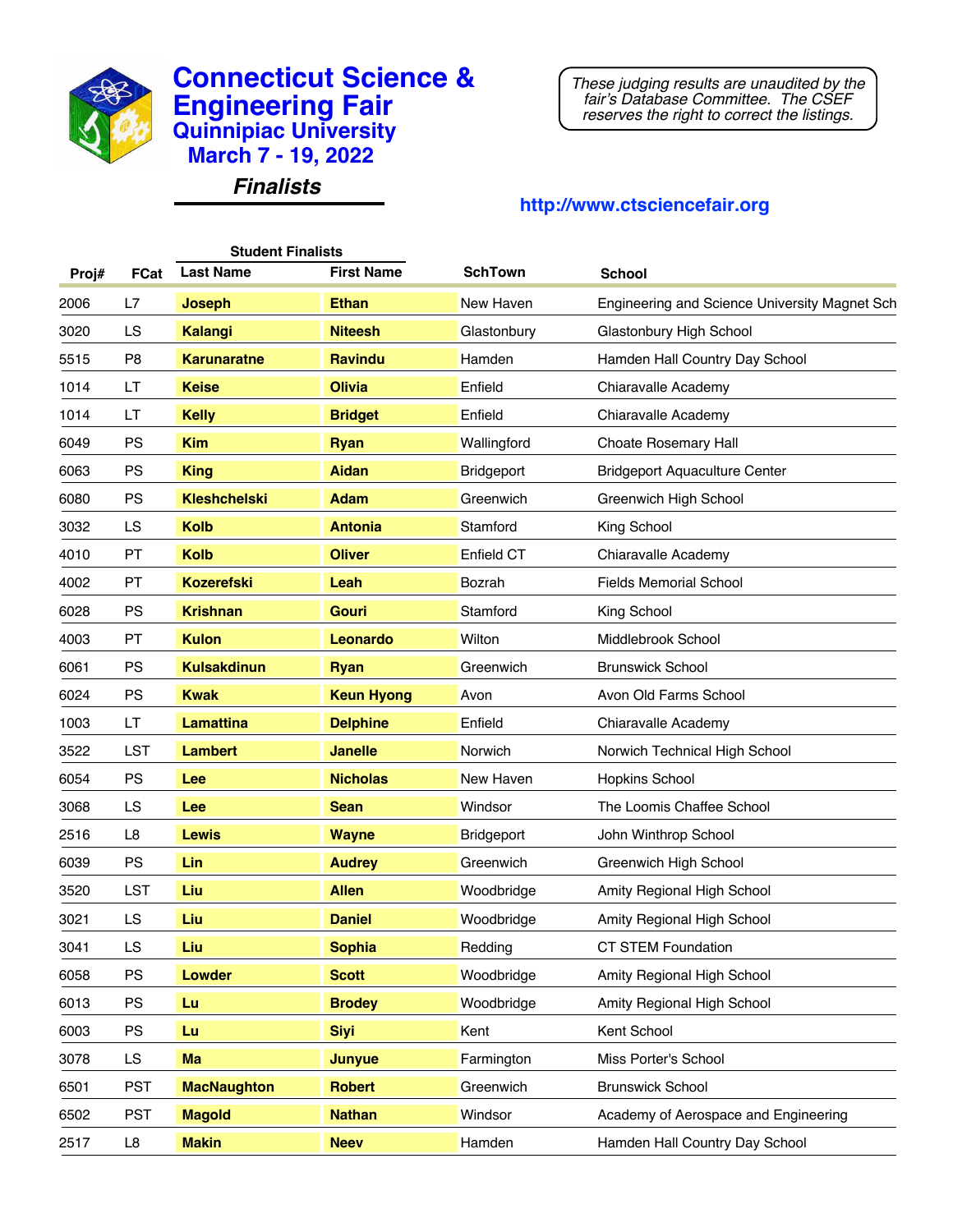

*Finalists*

*These judging results are unaudited by the fair's Database Committee. The CSEF reserves the right to correct the listings.*

| <b>Student Finalists</b> |                |                     |                   |                |                                               |  |
|--------------------------|----------------|---------------------|-------------------|----------------|-----------------------------------------------|--|
| Proj#                    | <b>FCat</b>    | <b>Last Name</b>    | <b>First Name</b> | <b>SchTown</b> | <b>School</b>                                 |  |
| 3091                     | LS             | <b>Malkin</b>       | <b>Ashley</b>     | Greenwich      | Greenwich High School                         |  |
| 2010                     | L7             | <b>Manish</b>       | <b>Avni</b>       | Hartford       | <b>Environmental Sciences Magnet School</b>   |  |
| 1007                     | LT             | <b>Mannello</b>     | Luke              | Greenwich      | <b>Greenwich Catholic School</b>              |  |
| 4007                     | PT             | <b>Martin</b>       | <b>Sailor</b>     | Shelton        | Shelton Intermediate School                   |  |
| 5009                     | P7             | <b>Mayorga</b>      | <b>Alejandro</b>  | Danbury        | Westside Middle School Academy                |  |
| 6071                     | <b>PS</b>      | <b>Mengwall</b>     | <b>Sebastian</b>  | Darien         | Darien High School                            |  |
| 2003                     | L7             | <b>Mezheritskiy</b> | <b>Ilana</b>      | Avon           | <b>Talcott Mountain Academy</b>               |  |
| 4013                     | PT             | <b>Miller</b>       | <b>Benjamin</b>   | Danbury        | Westside Middle School Academy                |  |
| 6060                     | <b>PS</b>      | <b>Minichetti</b>   | <b>Madeline</b>   | Greenwich      | Greenwich High School                         |  |
| 3009                     | LS             | <b>Mohanraj</b>     | <b>Snigtha</b>    | New Haven      | Engineering and Science University Magnet Sch |  |
| 3107                     | LS             | <b>Moore</b>        | <b>Ella</b>       | Greenwich      | Greenwich High School                         |  |
| 3509                     | LST            | <b>Morningstar</b>  | <b>Jack</b>       | Greenwich      | <b>Brunswick School</b>                       |  |
| 3520                     | LST            | <b>Munim</b>        | <b>Sheehan</b>    | Woodbridge     | Amity Regional High School                    |  |
| 6056                     | <b>PS</b>      | <b>Murdock</b>      | lan               | Ridgefield     | Ridgefield High School                        |  |
| 4015                     | PT             | <b>Muy-cardenas</b> | Lukas             | Danbury        | St. Gregory the Great School                  |  |
| 6065                     | <b>PS</b>      | <b>Neiss</b>        | <b>Michael</b>    | Guilford       | <b>Guilford High School</b>                   |  |
| 6514                     | <b>PST</b>     | <b>Nemec</b>        | <b>Caroline</b>   | Greenwich      | Sacred Heart Greenwich                        |  |
| 1009                     | LT             | <b>Nerenberg</b>    | <b>Elliot</b>     | Stamford       | <b>Bi-Cultural Hebrew Academy</b>             |  |
| 5008                     | P7             | <b>Nicholas</b>     | Owen              | Pawcatuck      | St. Michael School                            |  |
| 3507                     | LST            | <b>O'Connor</b>     | <b>James</b>      | Greenwich      | <b>Brunswick School</b>                       |  |
| 5516                     | P <sub>8</sub> | <b>Ochoa</b>        | <b>Alessandro</b> | Trumbull       | Christian Heritage School                     |  |
| 3512                     | <b>LST</b>     | <b>Officer</b>      | <b>Campbell</b>   | Greenwich      | <b>Brunswick School</b>                       |  |
| 5521                     | P <sub>8</sub> | <b>Pagnotta</b>     | <b>Andrew</b>     | Bozrah         | <b>Fields Memorial School</b>                 |  |
| 2018                     | L7             | Panigrahi           | <b>Nandini</b>    | Avon           | <b>Talcott Mountain Academy</b>               |  |
| 1016                     | LT             | <b>Pappas</b>       | <b>Delainey</b>   | Enfield        | Chiaravalle Academy                           |  |
| 6082                     | <b>PS</b>      | <b>Park</b>         | <b>Naomi</b>      | Greenwich      | Greenwich High School                         |  |
| 6514                     | <b>PST</b>     | <b>Pascal</b>       | Gigi              | Greenwich      | Sacred Heart Greenwich                        |  |
| 6015                     | <b>PS</b>      | <b>Patel</b>        | <b>Aarav</b>      | Woodbridge     | Amity Regional High School                    |  |
| 1001                     | LT.            | <b>Pereira IV</b>   | <b>John</b>       | Enfield        | Chiaravalle Academy                           |  |
| 4015                     | PT             | <b>Perez</b>        | <b>David</b>      | Danbury        | St. Gregory the Great                         |  |
| 3038                     | LS             | <b>Persily</b>      | <b>Benjamin</b>   | Stamford       | King School                                   |  |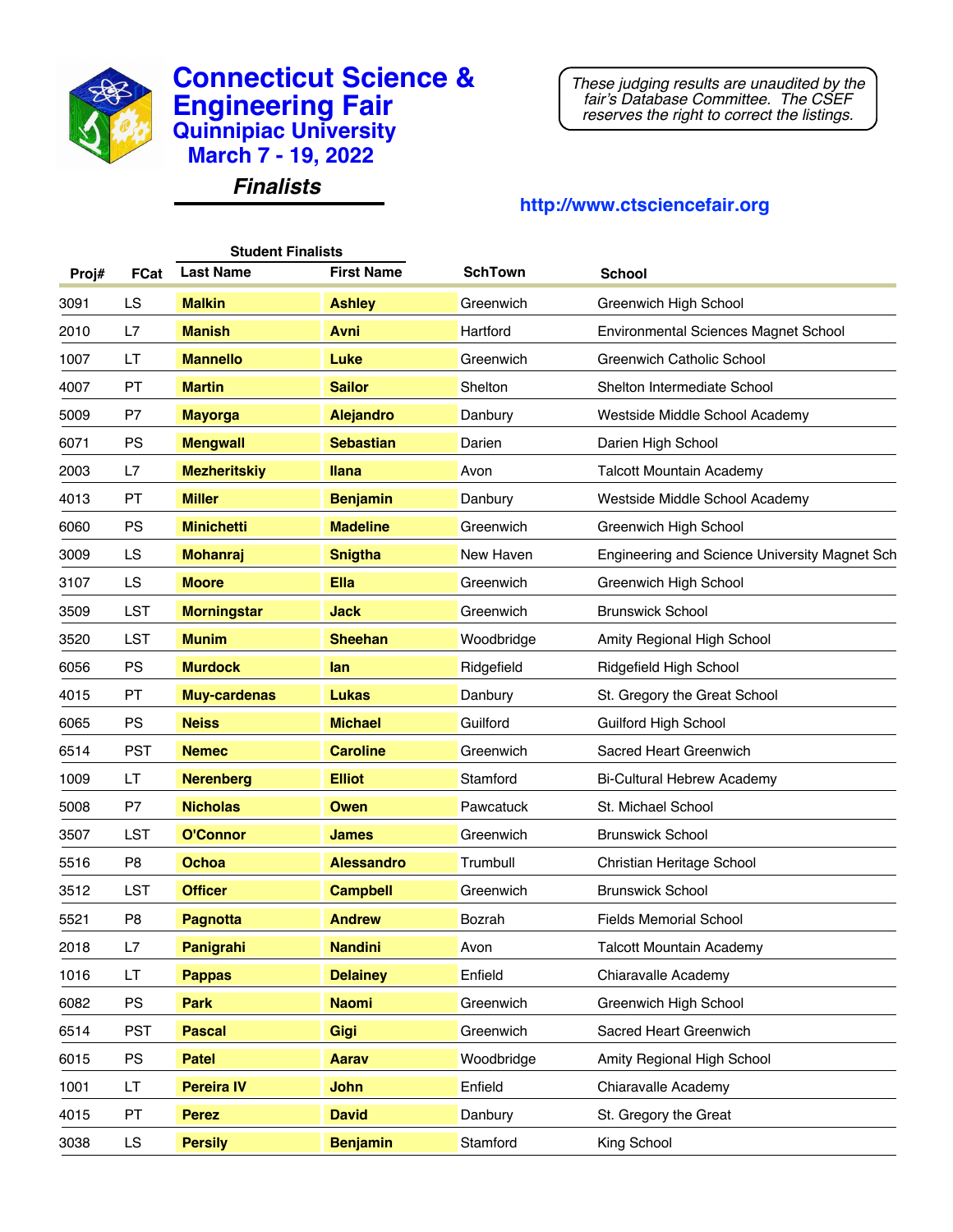

*Finalists*

*These judging results are unaudited by the fair's Database Committee. The CSEF reserves the right to correct the listings.*

| <b>Student Finalists</b> |                |                   |                   |                |                                    |  |  |
|--------------------------|----------------|-------------------|-------------------|----------------|------------------------------------|--|--|
| Proj#                    | <b>FCat</b>    | <b>Last Name</b>  | <b>First Name</b> | <b>SchTown</b> | <b>School</b>                      |  |  |
| 1002                     | LT             | <b>Pierce</b>     | <b>Sage</b>       | Enfield        | Chiaravalle Academy                |  |  |
| 1016                     | LT             | <b>Plaz</b>       | <b>Sabrina</b>    | Enfield        | Chiaravalle Academy                |  |  |
| 3503                     | LST            | <b>Podziewski</b> | Jay               | Norwich        | Norwich Tech                       |  |  |
| 1012                     | LT             | <b>Prabhu</b>     | <b>Trisha</b>     | Wilton         | Middlebrook Middle School          |  |  |
| 6016                     | PS             | <b>Prasad</b>     | <b>Ishan</b>      | Westport       | <b>Staples High School</b>         |  |  |
| 5508                     | P <sub>8</sub> | <b>Presbrey</b>   | <b>Lucille</b>    | Trumbull       | Christian Heritage School          |  |  |
| 6505                     | <b>PST</b>     | <b>Pueschel</b>   | <b>Dylan</b>      | Windsor        | Academy of Aerospace & Engineering |  |  |
| 4014                     | <b>PT</b>      | Quinby            | <b>Caleb</b>      | Enfield        | Chiaravalle Academy                |  |  |
| 3519                     | LST            | <b>Ramos</b>      | <b>Ashley</b>     | Milford        | Platt Technical High School        |  |  |
| 5525                     | P <sub>8</sub> | <b>Reddy</b>      | <b>Sia</b>        | Avon           | <b>Talcott Mountain Academy</b>    |  |  |
| 4002                     | PT             | <b>Reid</b>       | Reagan            | Bozrah         | <b>Fields Memorial School</b>      |  |  |
| 6069                     | <b>PS</b>      | <b>Rodriguez</b>  | <b>Evia</b>       | Ridgefield     | Ridgefield High School             |  |  |
| 5522                     | P <sub>8</sub> | <b>Rosario</b>    | <b>Marcus</b>     | Bridgeport     | Park City Prep Charter School      |  |  |
| 3522                     | LST            | <b>Ruddock</b>    | <b>Hailey</b>     | Norwich        | Norwich Technical High School      |  |  |
| 3063                     | LS             | <b>Sakai</b>      | Yurika            | Greenwich      | Greenwich High School              |  |  |
| 3071                     | LS             | <b>Sandmeier</b>  | <b>Yuriy</b>      | Stamford       | King School                        |  |  |
| 2014                     | L7             | <b>Schwartz</b>   | Joshua            | Stamford       | <b>Bi-Cultural Hebrew Academy</b>  |  |  |
| 4014                     | PT             | <b>Serrano</b>    | <b>Holt</b>       | Enfield        | Chiaravalle Academy                |  |  |
| 3515                     | LST            | <b>Simmons</b>    | <b>Tori</b>       | Norwich        | Norwich Technical High School      |  |  |
| 6038                     | PS             | <b>Siva</b>       | <b>Karthika</b>   | Greenwich      | <b>Greenwich Academy</b>           |  |  |
| 2503                     | L8             | <b>Slepinin</b>   | <b>Vanessa</b>    | Avon           | <b>Talcott Mountain Academy</b>    |  |  |
| 3515                     | LST            | <b>Smith</b>      | <b>Sara</b>       | Norwich        | Norwich Technical High School      |  |  |
| 6011                     | PS             | <b>Song</b>       | Ann               | Wallingford    | <b>Choate Rosemary Hall</b>        |  |  |
| 6050                     | <b>PS</b>      | <b>Song</b>       | Yuxuan            | Greenwich      | Greenwich High School              |  |  |
| 3512                     | LST            | <b>Sorbaro</b>    | <b>Henry</b>      | Greenwich      | <b>Brunswick School</b>            |  |  |
| 3502                     | LST            | <b>Spiess</b>     | <b>Hunter</b>     | Greenwich      | <b>Brunswick</b>                   |  |  |
| 6048                     | <b>PS</b>      | <b>Srinivasan</b> | <b>Sagarika</b>   | Cheshire       | Cheshire High School               |  |  |
| 5509                     | P <sub>8</sub> | <b>Srinivasan</b> | <b>Suchita</b>    | Cheshire       | Dodd Middle School                 |  |  |
| 6014                     | PS             | <b>Su</b>         | <b>Jiaxuan</b>    | Suffield       | Suffield Academy                   |  |  |
| 5505                     | P <sub>8</sub> | <b>Sudarsanam</b> | <b>Sandhya</b>    | Danbury        | Westside Middle School Academy     |  |  |
| 4009                     | PT             | <b>Sullivan</b>   | <b>Arista</b>     | Wilton         | Middlebrook School                 |  |  |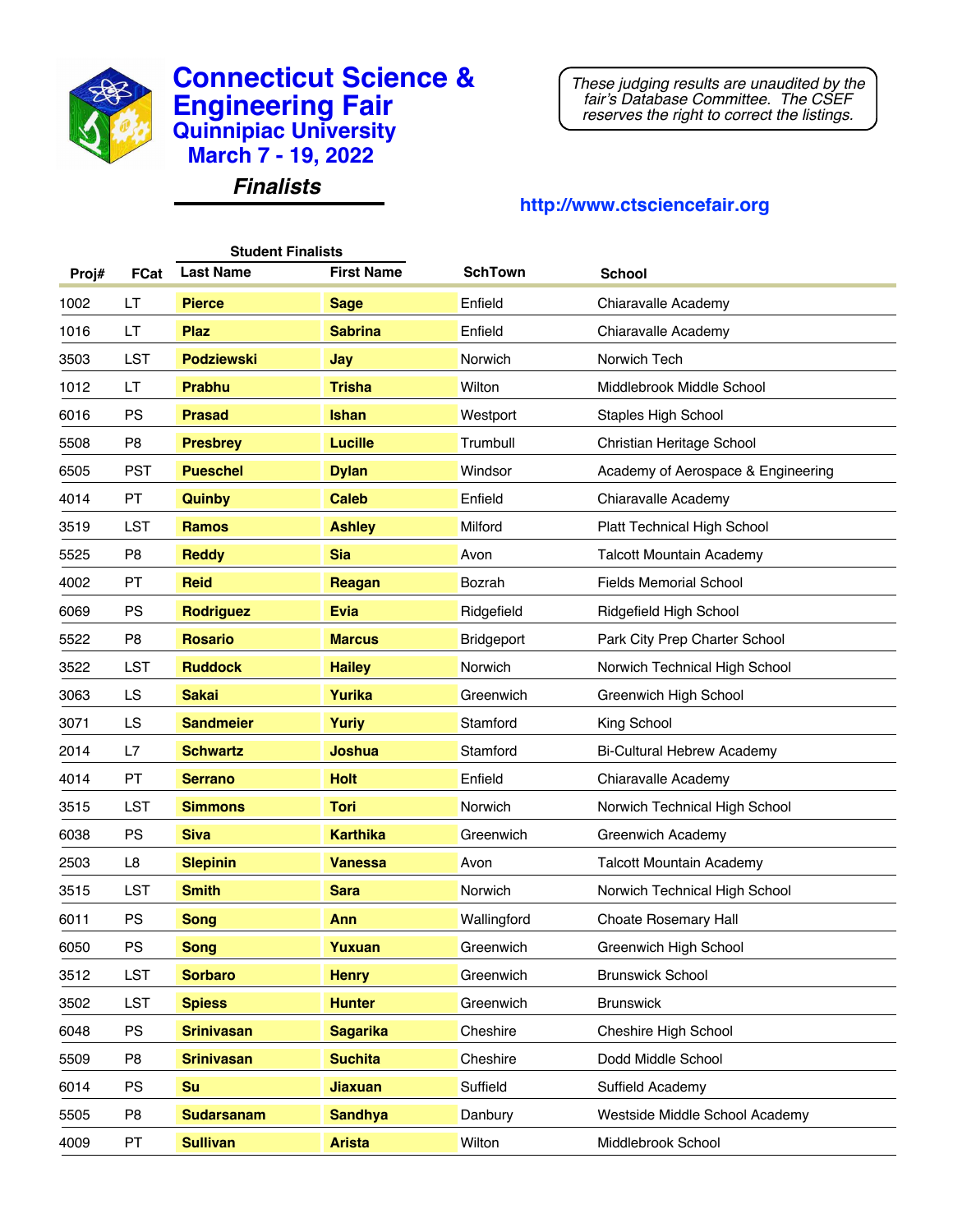

*Finalists*

*These judging results are unaudited by the fair's Database Committee. The CSEF reserves the right to correct the listings.*

| <b>Student Finalists</b> |                |                      |                       |                |                                               |  |
|--------------------------|----------------|----------------------|-----------------------|----------------|-----------------------------------------------|--|
| Proj#                    | <b>FCat</b>    | <b>Last Name</b>     | <b>First Name</b>     | <b>SchTown</b> | <b>School</b>                                 |  |
| 4009                     | PT             | <b>Sullivan</b>      | <b>Meredith</b>       | Wilton         | Middlebrook School                            |  |
| 6021                     | <b>PS</b>      | <b>Sun</b>           | <b>Eric</b>           | Windsor        | The Loomis Chaffee School                     |  |
| 5506                     | P <sub>8</sub> | <b>Teixeira</b>      | <b>Elijah</b>         | Trumbull       | Christian Heritage School                     |  |
| 2016                     | L7             | <b>Triantafyllos</b> | <b>Maria Victoria</b> | New Canaan     | St. Aloysius School                           |  |
| 6504                     | <b>PST</b>     | <b>Vachhani</b>      | <b>Neel</b>           | Windsor        | Academy of Aerospace and Engineering          |  |
| 3519                     | LST            | <b>Valdivia</b>      | <b>Bruno</b>          | Milford        | <b>Platt Technical High School</b>            |  |
| 2001                     | L7             | <b>Variar</b>        | <b>Adithi</b>         | New Haven      | Engineering and Science University Magnet Sch |  |
| 2504                     | L <sub>8</sub> | <b>Vartelas</b>      | <b>Reese</b>          | Shelton        | Shelton Intermediate School                   |  |
| 2509                     | L <sub>8</sub> | <b>Vash</b>          | <b>Sophia</b>         | Hamden         | Hamden Hall Country Day School                |  |
| 1012                     | LT             | <b>Vijay</b>         | <b>Preethi</b>        | Wilton         | Middlebrook School                            |  |
| 6042                     | PS             | <b>Wallace</b>       | <b>Elizabeth</b>      | Greenwich      | Greenwich High School                         |  |
| 6067                     | <b>PS</b>      | <b>Warters</b>       | <b>Jackson</b>        | Bridgeport     | <b>Bridgeport Aquaculture Center</b>          |  |
| 6505                     | <b>PST</b>     | <b>Watrous</b>       | <b>John</b>           | Windsor        | CREC Academy of Aerospace & Engineering       |  |
| 3514                     | LST            | <b>Watson</b>        | <b>Zahrion</b>        | Windsor        | Academy of Aerospace & Engineering            |  |
| 3514                     | LST            | <b>Weir</b>          | <b>Vanessa</b>        | Windsor        | Academy of Aerospace and Engineeriing         |  |
| 4007                     | PT             | <b>Wherley</b>       | Quinn                 | Shelton        | Shelton Intermediate School                   |  |
| 1002                     | LT             | <b>Wilcox</b>        | <b>Catherine</b>      | Enfield        | Chiaravalle Academy                           |  |
| 1003                     | LT             | <b>Wilson</b>        | <b>Carys</b>          | Enfield        | Chiaravalle Academy                           |  |
| 4010                     | PT             | <b>Wilson</b>        | <b>Rhys</b>           | Enfield        | Chiaravalle Academy                           |  |
| 6079                     | PS             | <b>Wong</b>          | <b>Yat Him Cyrus</b>  | Windsor        | The Loomis Chaffee School                     |  |
| 3005                     | LS             | <b>Woodworth</b>     | <b>Avery</b>          | Westport       | Greens Farms Academy                          |  |
| 3101                     | LS             | Wu                   | <b>Isabella</b>       | Wallingford    | Choate Rosemary Hall                          |  |
| 2515                     | L8             | Wu                   | <b>Samuel</b>         | Avon           | <b>Talcott Mountain Academy</b>               |  |
| 3514                     | LST            | <b>Wyndham</b>       | <b>Khaley-shai</b>    | windsor        | academy of aerospace and engineering          |  |
| 6032                     | <b>PS</b>      | <b>Xie</b>           | <b>Xinyi</b>          | Middlebury     | Westover School                               |  |
| 6081                     | PS             | Yan                  | <b>Iris</b>           | Woodbridge     | Amity Regional High School                    |  |
| 6025                     | <b>PS</b>      | Yang                 | <b>Haoyue</b>         | Redding        | CT STEM Foundation                            |  |
| 6501                     | <b>PST</b>     | Yeager               | <b>Michael</b>        | Greenwich      | <b>Brunswick School</b>                       |  |
| 6066                     | <b>PS</b>      | Yun                  | <b>Annika</b>         | Woodbridge     | Amity Regional High School                    |  |
| 3519                     | LST            | <b>Zayas</b>         | <b>Katelyn</b>        | Milford        | Platt Technical High School                   |  |
| 3527                     | LST            | Zeng                 | <b>Huiwen</b>         | Hamden         | Hamden Hall Country Day School                |  |